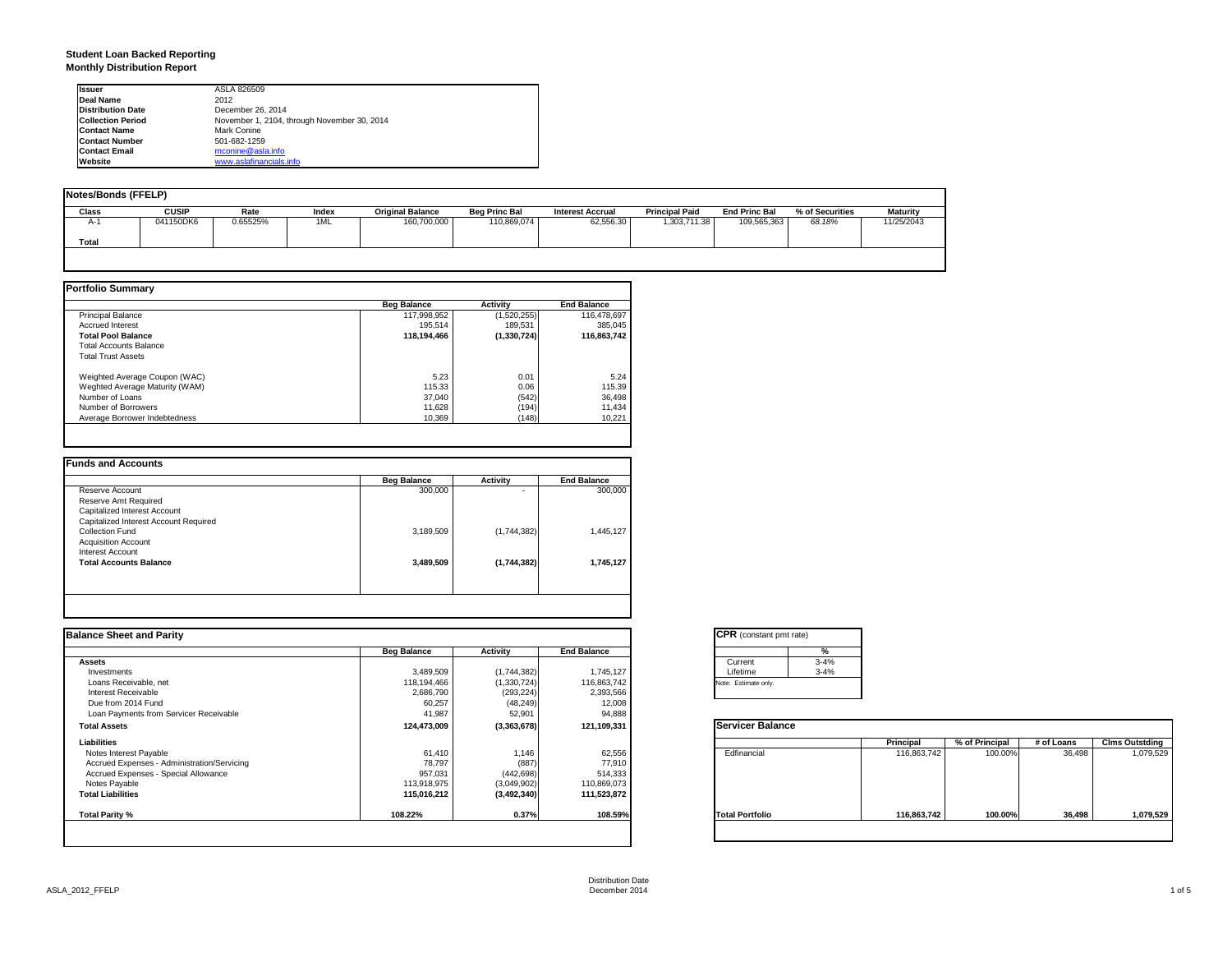### **Student Loan Backed Reporting Monthly Distribution Report**

|                         |                  | # of Loans |             | Principal   |           | % of Principal |                  | <b>WAC</b> |                  | <b>WARM</b> |
|-------------------------|------------------|------------|-------------|-------------|-----------|----------------|------------------|------------|------------------|-------------|
|                         | <b>Beginning</b> | Ending     | Beginning   | Ending      | Beginning | Ending         | <b>Beginning</b> | Ending     | <b>Beginning</b> | Ending      |
| In School               | 612              | 615        | 1,987,122   | 2,002,237   | 1.68%     | 1.71%          | 5.63             | 5.60       | 119.46           | 119.43      |
| Grace                   | 381              | 125        | 1,224,740   | 383,455     | 1.04%     | 0.33%          | 5.66             | 5.40       | 116.75           | 116.61      |
| Repayment               |                  |            |             |             |           |                |                  |            |                  |             |
| Current                 | 20,447           | 20,856     | 60,413,693  | 61,812,504  | 51.11%    | 52.89%         | 5.35             | 5.32       | 116.94           | 117.37      |
| 31-60 Days Delinquent   | 1,052            | 1,253      | 3,433,055   | 4,272,536   | 2.90%     | 3.66%          | 5.32             | 5.47       | 125.08           | 115.20      |
| 61-90 Days Delinquent   | 633              | 690        | 1,952,456   | 2,319,043   | 1.65%     | 1.98%          | 4.99             | 5.45       | 118.74           | 121.51      |
| 91-120 Days Delingent   | 602              | 422        | 2,273,538   | 1,390,476   | 1.92%     | 1.19%          | 5.55             | 5.05       | 109.75           | 115.72      |
| 121-180 Days Delinquent | 582              | 775        | 2,177,134   | 3,029,933   | 1.84%     | 2.59%          | 5.32             | 5.48       | 112.94           | 112.68      |
| 181-270 Days Delinquent | 805              | 687        | 2,755,455   | 2,383,317   | 2.33%     | 2.04%          | 5.22             | 5.21       | 111.47           | 110.77      |
| 271+ Days Delinquent    | 382              | 433        | 1,308,354   | 1,510,423   | 1.11%     | 1.29%          | 5.19             | 5.15       | 109.44           | 109.72      |
| <b>Total Repayment</b>  | 24,503           | 25,116     | 74,313,685  | 76,718,231  | 62.87%    | 65.65%         | 5.34             | 5.32       | 116.69           | 116.80      |
| Forbearance             | 4,847            | 4,337      | 18,123,023  | 16,397,951  | 15.33%    | 14.03%         | 5.36             | 5.46       | 121.64           | 121.43      |
| Deferment               | 6,390            | 6,014      | 21,507,552  | 20,330,872  | 18.20%    | 17.40%         | 5.28             | 5.29       | 118.24           | 118.11      |
| Claims in Progress      | 304              | 290        | 1,029,609   | 1,028,115   | 0.87%     | 0.88%          | 5.25             | 5.23       | 101.19           | 103.04      |
| <b>Claims Denied</b>    |                  |            | 8,734       | 2,882       | 0.01%     | 0.00%          | 5.02             | 2.33       | 86.45            | 79.00       |
| <b>Total Portfolio</b>  | 37,040           | 36,498     | 118,194,466 | 116,863,742 | 100.00%   | 100.00%        | 5.34             | 5.34       | 117.64           | 117.60      |

|                                     |           | # of Loans |            | <b>Principal</b> |           | % of Principal | <b>WAC</b>       |        | <b>WARM</b> |        |
|-------------------------------------|-----------|------------|------------|------------------|-----------|----------------|------------------|--------|-------------|--------|
|                                     | Beainnina | Ending     | Beginning  | Ending           | Beginning | Endina         | <b>Beginning</b> | Endina | Beginning   | Ending |
| Current                             | 20.447    | 20,856     | 60,413,693 | 61.812.504       | 81.30%    | 80.57%         | 5.35             | 5.32   | 116.94      | 117.37 |
| 31-60 Days Delinquent               | 1,052     | 1,253      | 3,433,055  | 4,272,536        | 4.62%     | 5.57%          | 5.32             | 5.47   | 125.08      | 115.20 |
| 61-90 Days Delinquent               | 633       | 690        | 1,952,456  | 2,319,043        | 2.63%     | 3.02%          | 4.99             | 5.45   | 118.74      | 121.51 |
| 91-120 Days Delingent               | 602       | 422        | 2,273,538  | 1,390,476        | 3.06%     | 1.81%          | 5.55             | 5.05   | 109.75      | 115.72 |
| 121-180 Days Delinquent             | 582       | 775        | 2,177,134  | 3,029,933        | 2.93%     | 3.95%          | 5.32             | 5.48   | 112.94      | 112.68 |
| 181-270 Days Delinquent             | 805       | 687        | 2,755,455  | 2,383,317        | 3.71%     | 3.11%          | 5.22             | 5.21   | 111.47      | 110.77 |
| 271+ Days Delinguent                | 382       | 433        | 1,308,354  | 1,510,423        | 1.76%     | 1.97%          | 5.19             | 5.15   | 109.44      | 109.72 |
| <b>Total Portfolio in Repayment</b> | 24,503    | 25,116     | 74,313,685 | 76,718,231       | 100.00%   | 100.00%        | 5.34             | 5.32   | 116.69      | 116.80 |

| Portfolio by Loan Type           |                  |        |                  |             |                  |                |                  |            |                  |             |  |  |  |
|----------------------------------|------------------|--------|------------------|-------------|------------------|----------------|------------------|------------|------------------|-------------|--|--|--|
|                                  | # of Loans       |        | <b>Principal</b> |             |                  | % of Principal |                  | <b>WAC</b> |                  | <b>WARM</b> |  |  |  |
|                                  | <b>Beginning</b> | Ending | Beginning        | Ending      | <b>Beginning</b> | Ending         | <b>Beginning</b> | Ending     | <b>Beginning</b> | Ending      |  |  |  |
| Subsidized Consolidation Loans   |                  |        |                  |             |                  |                |                  |            |                  |             |  |  |  |
| Unsubsidized Consolidation Loans |                  |        |                  |             |                  |                |                  |            |                  |             |  |  |  |
| Subsidized Stafford Loans        | 20,656           | 20,361 | 54.741.714       | 54,052,202  | 46.31%           | 46.25%         | 5.18             | 5.18       | 114.50           | 114.29      |  |  |  |
| Unsubsidized Stafford Loans      | 15,162           | 14,942 | 59,040,133       | 58,469,397  | 49.95%           | 50.03%         | 5.29             | 5.30       | 122.63           | 122.65      |  |  |  |
| PLUS/GradPLUS Loans              | 1.222            | 1,195  | 4.412.618        | 4.342.143   | 3.73%            | 3.72%          | 7.96             | 7.96       | 89.84            | 90.88       |  |  |  |
| <b>SLS Loans</b>                 |                  |        |                  |             |                  |                |                  |            |                  |             |  |  |  |
| <b>Total Portfolio</b>           | 37,040           | 36,498 | 118,194,466      | 116,863,742 | 100.00%          | 100.00%        | 5.34             | 5.34       | 117.64           | 117.60      |  |  |  |

|                                                                                                                                   | <b>WARM</b> |  |
|-----------------------------------------------------------------------------------------------------------------------------------|-------------|--|
| Endina<br>Ending<br><b>Beginning</b><br>Beginning<br><b>Beginning</b><br>Ending<br><b>Beginning</b><br>Endina<br><b>Beginning</b> | Ending      |  |
| 94,295,450<br>80.76%<br>28,135<br>95,450,566<br>80.69%<br>28,541<br>5.34<br>118,80<br>5.34                                        | 118.78      |  |
| 7,774<br>17.88%<br>17.94%<br>112.99<br>21,128,024<br>20,969,892<br>5.34<br>5.35<br>7,657                                          | 112.88      |  |
| 723<br>704<br>5.30<br>110.22<br>1.36%<br>1.37%<br>5.31<br>1,613,330<br>1,595,926                                                  | 110.18      |  |
|                                                                                                                                   |             |  |
| 0.0021%<br>2,546<br>0.0022%<br>6.80<br>6.80<br>2.474<br>94.99                                                                     | 97.12       |  |
| 37,040<br>5.34<br>5.34<br>36,498<br>100.00%<br>117.64<br>100.00%<br>118,194,466<br>116,863,742                                    | 117.60      |  |
|                                                                                                                                   |             |  |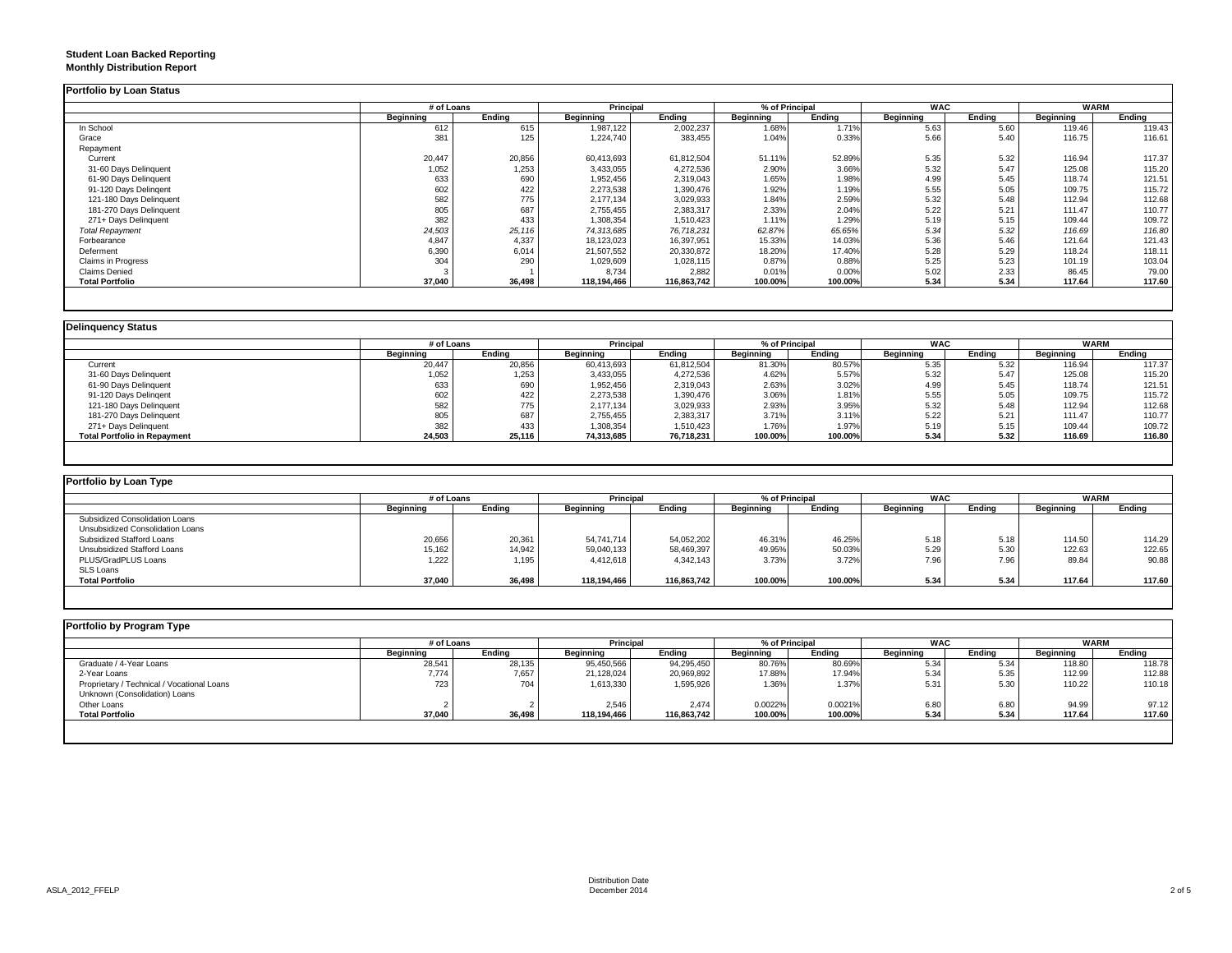**Distribution Date** December 26, 2014<br> **Collection Period** December 1, 2014, through November 1, 2014, through November 1, 2014, through November 1, 2014 November 1, 2014, through November 30, 2014

**Collection Activity**

Г

| <b>Collection Account</b>                                                                    | as of 11/30/2014 |
|----------------------------------------------------------------------------------------------|------------------|
| Beginning Balance - November 1, 2014                                                         | 3,189,509        |
| <b>Collection Amount Received</b>                                                            | 1,861,155        |
| Reserve Account                                                                              |                  |
| <b>Excess of Required Reserve Account</b>                                                    |                  |
| Interest on Investment Earnings                                                              | 84               |
| Capitalized Interest Account (after a stepdown or release date)                              |                  |
| <b>Payments from Guarantor</b>                                                               |                  |
| Transfer from 2010 Collection Fund for correction of error                                   |                  |
| Required repurchases                                                                         |                  |
| Special Allowance Payable to Department of Education                                         |                  |
| <b>Consolidation Rebate Fees</b>                                                             |                  |
| <b>Transfer from Capitalized Interest Fund</b>                                               |                  |
| Principal Payments, interest payments, administration fees, servicing fees, and trustee fees | (3, 189, 509)    |
| Transfer to Department Rebate Fund                                                           | (416, 112)       |
| Total Available Funds                                                                        | 1,445,127        |
|                                                                                              |                  |

| <b>Fees Due for Current Period</b> | as of 11/30/2014 |
|------------------------------------|------------------|
| Indenture Trustee Fees             | 949.32           |
| <b>Servicing Fees</b>              | 68,171           |
| <b>Administration Fees</b>         | 9,739            |
| Late Fees                          |                  |
| <b>Other Fees</b>                  |                  |
| <b>Total Fees</b>                  | 78.859.32        |

| <b>ICumulative Default Rate</b>                                                                     | as of 11/30/2014 |
|-----------------------------------------------------------------------------------------------------|------------------|
| Current Period Defaults (\$)                                                                        | 704,123.77       |
| Cumulative Defaults (\$)                                                                            | 20,443,056.37    |
| Cumulative Default (% of original pool balance)                                                     | 12.73%           |
| Cumulative Default (% of cumulative entered repayment balance) <sup>a</sup>                         | 17.86%           |
| Current Period Payments (Recoveries) from Guarantor (\$)                                            | 526,691.91       |
| Current Period Borrower Recoveries (\$)                                                             | n/a              |
| Cumulative Recoveries (\$) <sup>b</sup>                                                             | \$18,004,380.01  |
| Cumulative Recovery Rate (%)                                                                        | 88.07%           |
| Cumulative Net Loss Rate (%)                                                                        | 1.52%            |
| Servicer Reject Rate (FFELP) (%)                                                                    |                  |
| Cumulative Servicer Reject Rate (FFELP) (%)                                                         |                  |
| Repayment balance includes all repayment loans with the exception of balances in claim status<br>a) |                  |
| Cumulative Recoveries includes 97% of claims in progress balances<br>b)                             |                  |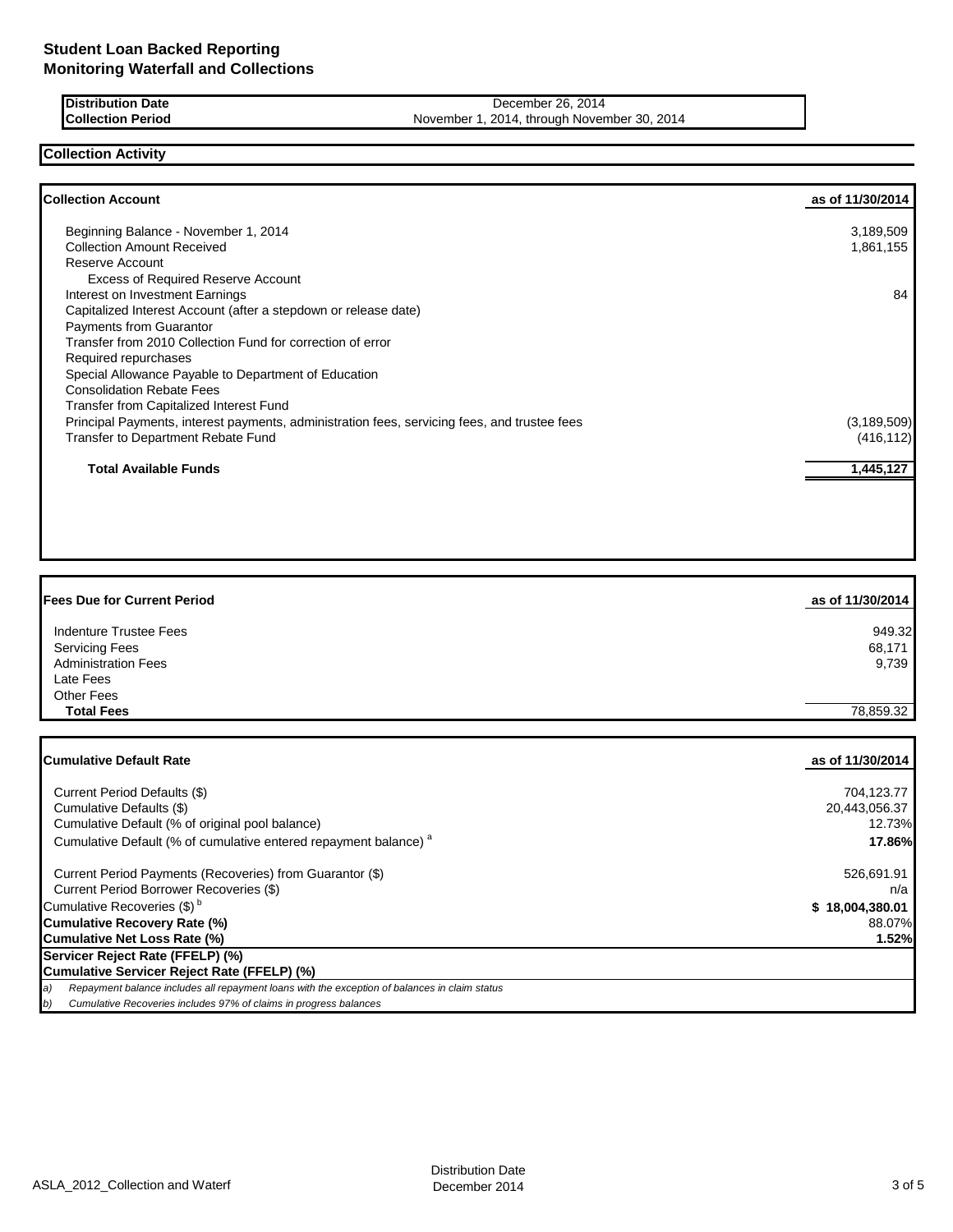# **Waterfall Activity**

| <b>Waterfall for Distribution</b>                                                         | <b>Amount Due</b> | <b>Amount Remaining</b> |
|-------------------------------------------------------------------------------------------|-------------------|-------------------------|
| <b>Total Available Funds</b>                                                              |                   | 1,445,127               |
| <b>First: Payments required under any Joint Sharing Agreement</b>                         |                   |                         |
| <b>Second: Trustee Fees</b>                                                               | 949.32            | 1,444,178               |
| <b>Third: Servicing Fees and Backup Servicing Fees</b>                                    | 68,171            | 1,376,007               |
| <b>Fourth: Administration Fees</b>                                                        | 9,739             | 1,366,268               |
| <b>Fifth: Noteholder Interest</b>                                                         | 62,556            | 1,303,711               |
| Sixth: Reinstate the balance of the Reserve Fund up to the Specified Reserve Fund Balance |                   |                         |
| Seventh: Noteholder Principal, until paid in full                                         | 1,303,711         | (0)                     |
|                                                                                           |                   |                         |

| <b>Principal and Interest Distributions</b> | Class A-1    |
|---------------------------------------------|--------------|
| Monthly Interest Due                        | 62,556.30    |
| Monthly Interest Paid                       | 62,556.30    |
| <b>Interest Shortfall</b>                   |              |
| Interest Carryover Due                      | 0            |
| Interest Carryover Paid                     | 0            |
| Interest Carryover                          | $\Omega$     |
| Monthly Principal Distribution Amount       | 1,303,711.38 |
| Monthly Principal Paid                      | 1,303,711.38 |
| Shortfall                                   |              |
| <b>Total Distribution Amount</b>            | 1,366,267.68 |
|                                             |              |